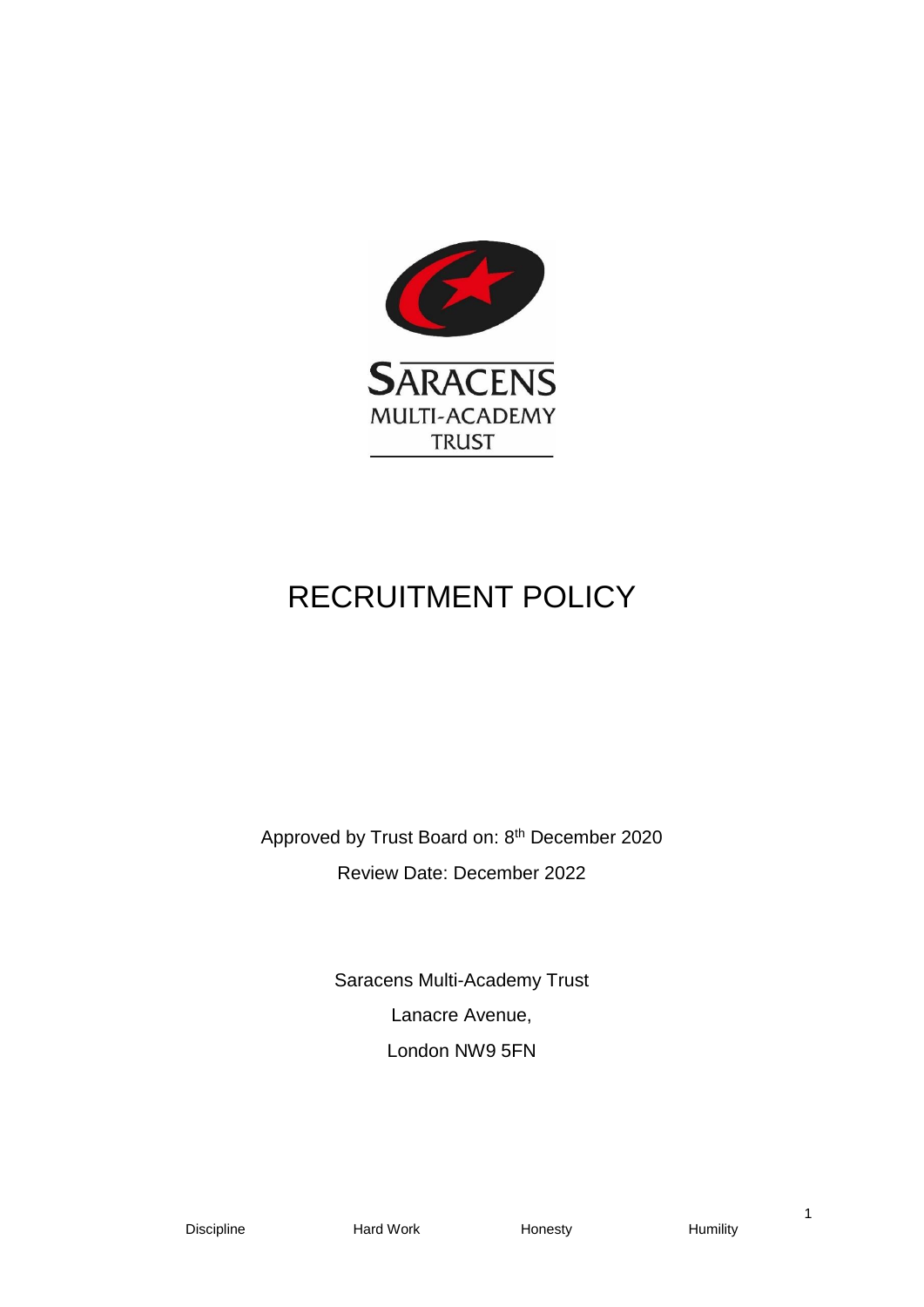# **Contents**

| $1_{-}$ |     |  |
|---------|-----|--|
| 2.      |     |  |
| 3.      |     |  |
| 4.      |     |  |
|         | 4.1 |  |
|         | 4.2 |  |
|         | 4.3 |  |
|         | 4.4 |  |
|         | 4.5 |  |
|         | 4.6 |  |
|         | 4.7 |  |
|         | 4.8 |  |
|         | 4.9 |  |
| 5.      |     |  |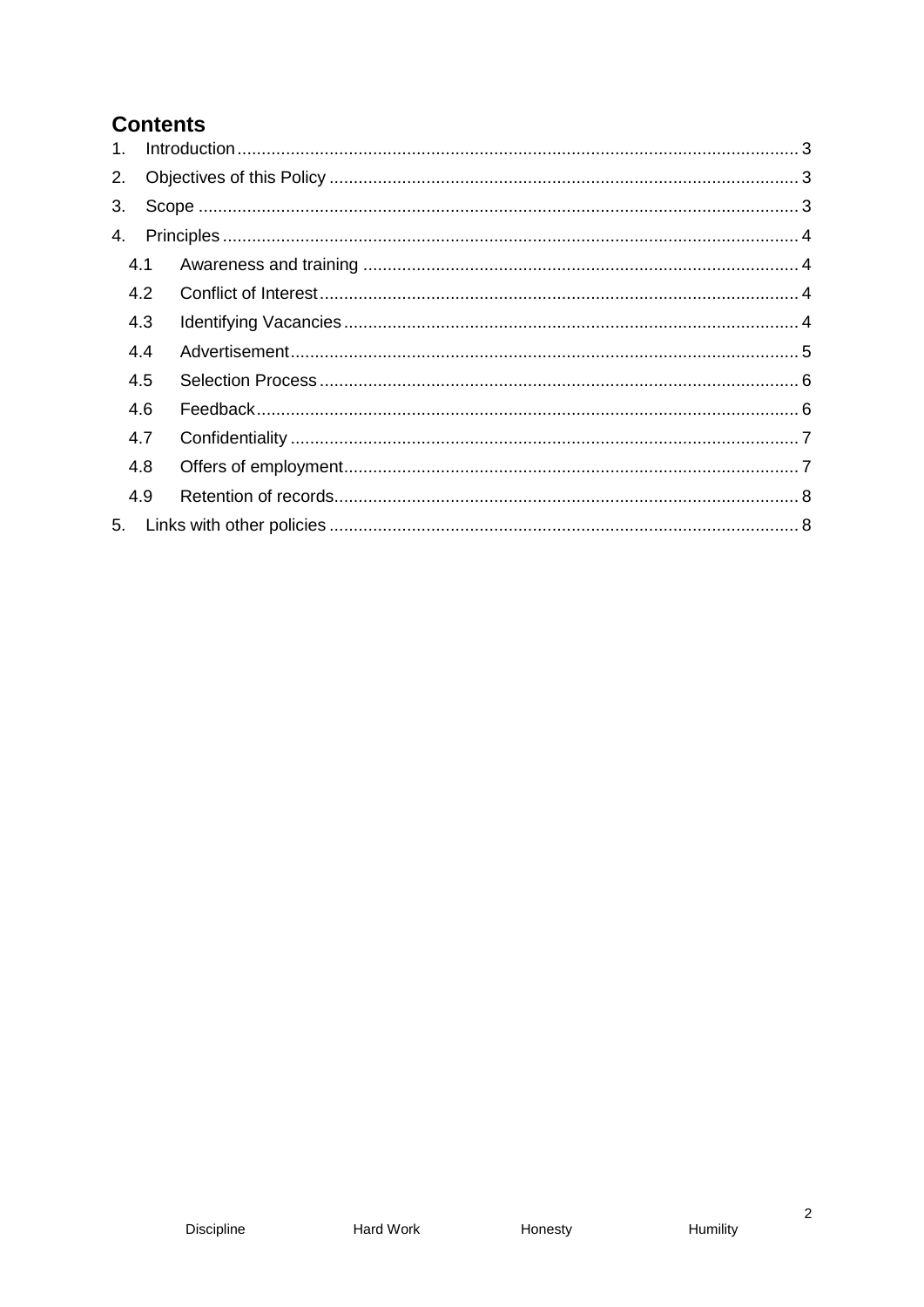# <span id="page-2-0"></span>**1. Introduction**

1.1 Saracens Multi Academy Trust (the Trust) is committed to equality of opportunity in recruitment, selection, promotion and all other areas of employment. Saracens Multi-Academy Trust seeks to appoint the best candidate for each position. When recruiting Saracens Multi Academy Trust will consider:

- Whether an applicant has demonstrated the necessary experience and personal capabilities that will enable him or her to fulfil the role successfully
- Whether an applicant has potential for development
- Whether an applicant is supportive of the vision and ethos of the Trust and is supportive of the Trust's educational ambitions and its core values of Discipline, Hard Work, Humility and Honesty.
- Whether an applicant has the ability to work successfully with his or her future colleagues and whether he or she has skills which are complementary to theirs
- Whether an applicant has the necessary physical and mental resilience to withstand the rigours of working in a School
- Whether an applicant is committed to safeguarding and promoting the welfare of children
- Whether the appointment is in the best interests of an individual school and for its future development

1.2 The Trustees of Saracens Multi Academy Trust take responsibility for the recruitment and selection of school principals and CEO is responsible for the recruitment of staff working directly for the Trust. Responsibility for the recruitment of the staff of individual schools lies with the Principal of that school. Where appropriate, recruitment may take place in partnership with the Trust and/or other schools within the Saracens MAT

# <span id="page-2-1"></span>**2. Objectives of this Policy**

2.1 To ensure that all appointments are made on the basis of suitability for the post by the assessment of evidence against the selection criteria.

2.2 To ensure that all candidates are treated consistently and equitably and that candidates are thoroughly assessed.

2.3 To ensure compliance with the Trust's Equality Objectives and Safeguarding Policy and employment legislation.

## <span id="page-2-2"></span>**3. Scope**

3.1 This Policy applies to the recruitment and selection of all staff whether they will be working directly with children or not. The policy does not apply to volunteers and contractors.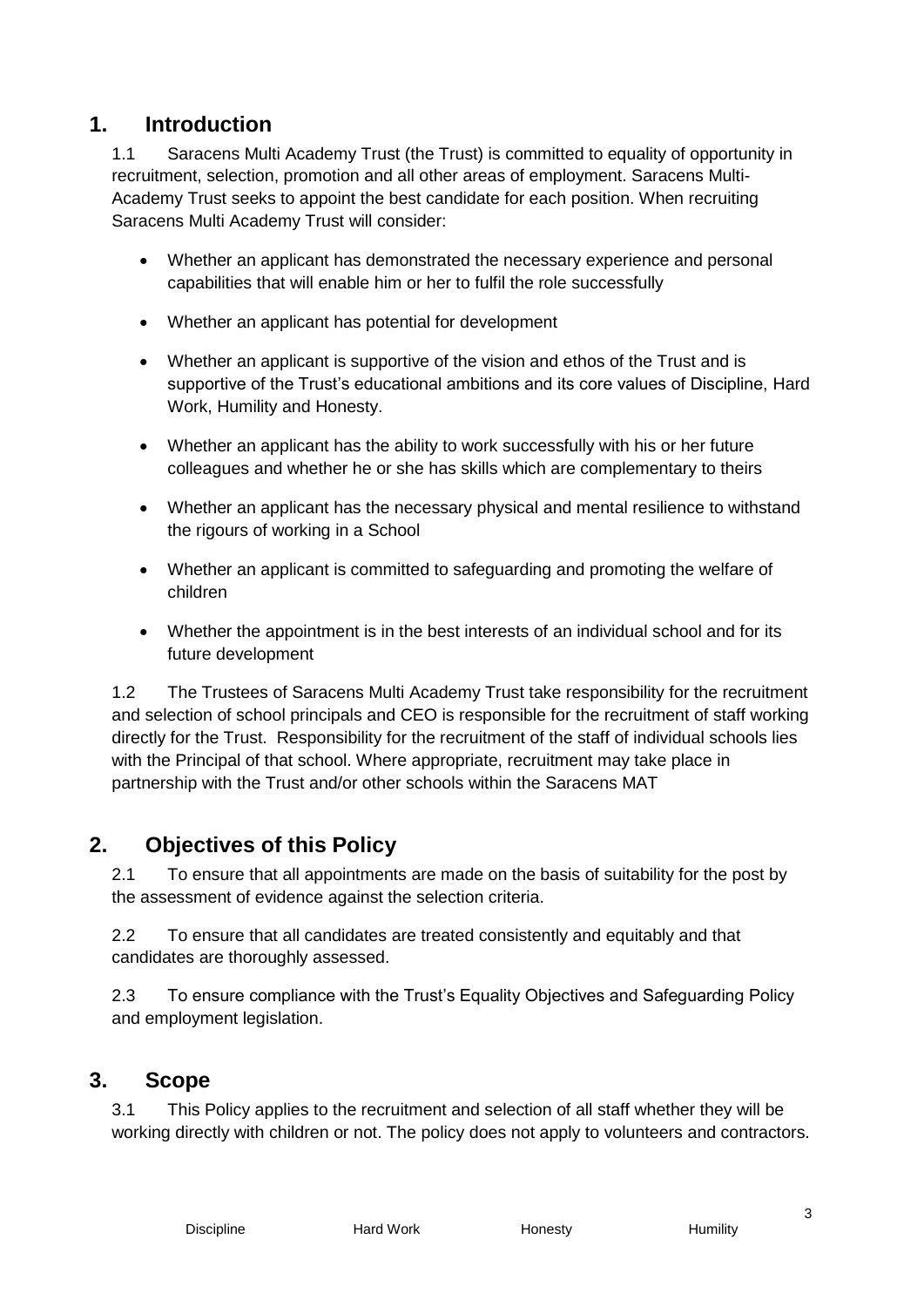3.2 Modified recruitment procedures apply to the appointment of temporary and part-time hourly paid staff, reflecting the nature of these appointments.

# <span id="page-3-0"></span>**4. Principles**

#### <span id="page-3-1"></span>**4.1 Awareness and training**

4.1.1 Staff, Trustees and Governors involved in the recruitment and selection of staff, are responsible for familiarising themselves and complying with the provisions of this Policy and associated procedures.

4.1.2 The person responsible for recruiting for the position is required to ensure that any external advisers or recruitment agencies participating in any recruitment exercise are aware of, and comply with the Trust's Equality Objectives and Recruitment Policy and associated procedures.

4.1.3 Staff, Governors and Trustees involved in the recruitment process should attend Recruitment and Selection training and ensure that there is at least one person on the interview panel who has undertaken Safer Recruitment training which is up to date. The Trust encourages middle and senior leaders involved in recruitment to undertake Safer Recruitment training in addition to the Safeguarding training they receive.

4.1.4 Saracens Multi Academy Trust is committed to promoting equality of opportunity and in this respect, employees involved in the recruitment and selection are required to maintain a positive approach towards equality of opportunity. Staff, Governors and Trustees are encouraged to attend diversity training. Where appropriate, the Trust may take proportionate positive action to remedy any disadvantage to people sharing a protected characteristic, meeting the different needs of individuals or encouraging their involvement in and employment by the Trust.

#### <span id="page-3-2"></span>**4.2 Conflict of Interest**

4.2.1 If a member of staff, Governor or Trustee involved in recruitment processes has a close personal or familial relationship with a candidate, they should declare this to the Trust CEO or Principal (as appropriate) as soon as he or she is aware of the candidate's application. In such situations, it would normally be appropriate for the member of staff, Governor or Trustee to have no further involvement in the selection process. Applicants are required to declare any close personal or familial relationships in their application.

4.2.2 If a candidate has named a member of staff involved in the selection process as a referee, the candidate will be asked to provide details of alternative referees, where practical. As a minimum a third reference, which could be a character reference, would be required.

#### <span id="page-3-3"></span>**4.3 Identifying Vacancies**

4.3.1 A Principal may authorise the recruitment of a post within budget, although senior leadership appointments will be carried out in conjunction with the Governors of the school. Principals should consider the need for new, changed or replacement posts before seeking to fill a vacancy.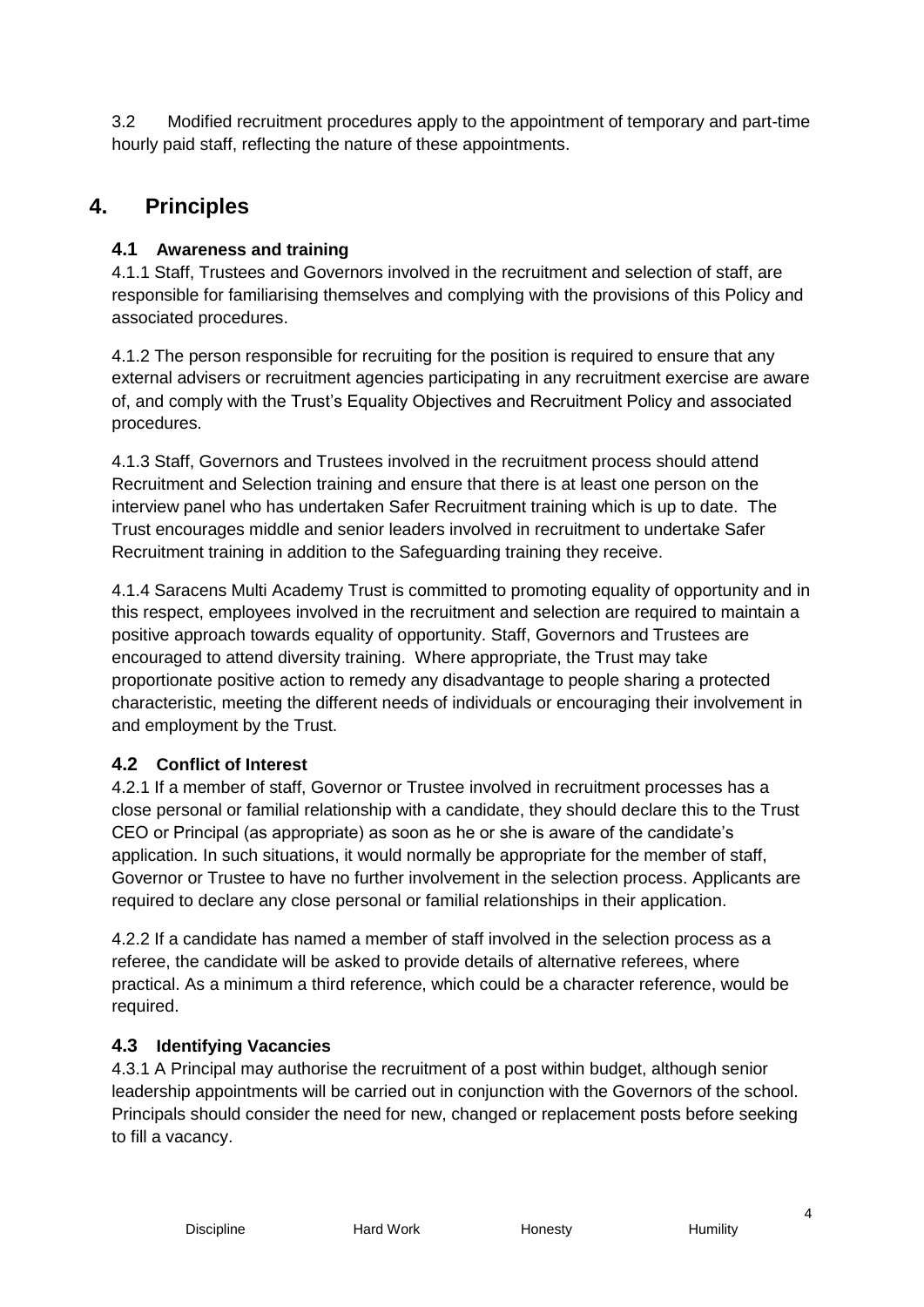#### <span id="page-4-0"></span>**4.4 Advertisement**

- 4.4.1 Except where detailed below, permanent posts and fixed-term positions of over one year's duration must be advertised externally.
- 4.4.2 In the following circumstances, vacancies will not necessarily be advertised outside the school:
	- Where positions may provide suitable alternative employment for existing staff whose post has been identified for redundancy, (including the ending of fixed term contracts or following a restructuring exercise) or staff requiring redeployment for medical reasons, maternity or for reasons of disability.
	- For temporary positions covering absence for maternity, adoption, parental, unpaid leave etc. In these circumstances if the permanent post-holder decides not to return to his/her post following his/her leave, then the post will normally be advertised.
	- Where the school wishes to recruit a manager from existing personnel, without increasing the staff headcount or enable existing staff to take on an additional responsibility.
	- Where the CEO of the Trust, Chair of Governors and the Principal agree that there are exceptional circumstances.
	- Where the post has already been unsuccessfully advertised within the previous 12 months and the Principal or TBM can demonstrate that further advertising is unlikely to be effective.
	- Where experience has shown that recruitment for the type of post in question is more likely to be successful through alternative routes such as local organisations or the temporary hire of agency staff who can then apply for a permanent post with the Trust, following the Trust's recruitment procedure.

4.4.3 As a minimum, all posts are advertised on the Trust's school staff noticeboards.

4.4.4 Posts will usually be advertised on the Trust's or school website and if relevant, in the local press and/or national press, Barnet jobs website, schools' recruitment websites and/or one or more appropriate technical journals and/or websites.

4.4.5 Posts will be normally advertised with a minimum of two weeks between the publication of the advertisement and the closing date.

4.4.6 All recruitment advertisements will include the following statement:

 Saracens Multi-Academy Trust is committed to safeguarding and promoting the welfare of children. The successful candidate for a regulated activity will be required to complete an Enhanced DBS check.

4.4.7 All recruitment advertisements will be clear as to the nature of the appointment and whether is it a permanent or temporary one.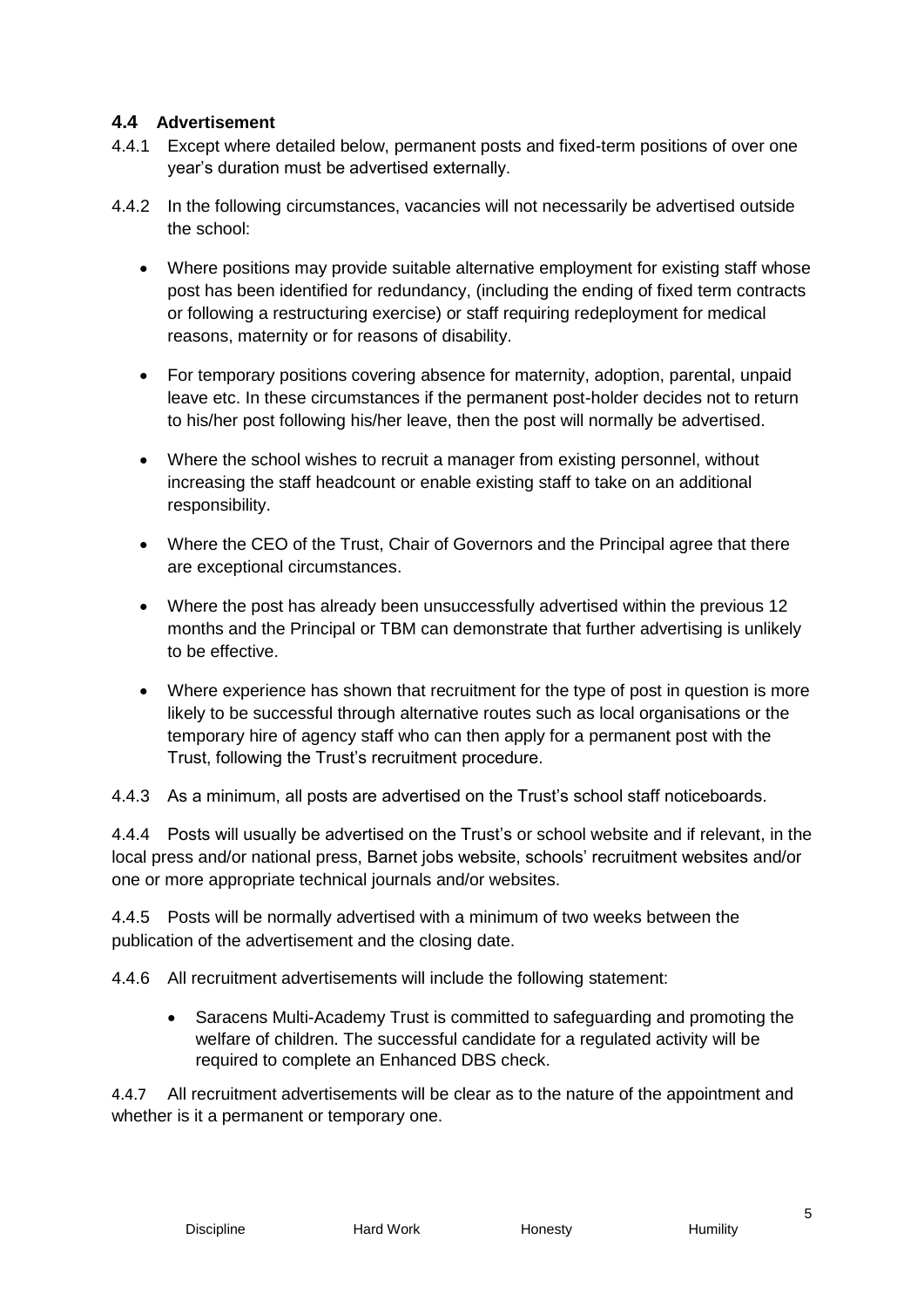4.4.8 All applicants will be provided with the following:

- An application form
- A job description and person specification
- Links to the Saracens MAT or Trust school website and the relevant polices for recruitment, recruitment of ex-offenders and safeguarding

#### <span id="page-5-0"></span>**4.5 Selection Process**

4.5.1 All applications should be made using the Trust's Application Form, appropriate to the position. Letters of application and CVs alone will not be accepted.

4.5.2 All recruitment processes will be based on agreed job descriptions and person specifications. Person specifications should only consist of the necessary skills, qualifications, experience and competencies required to carry out the duties of the post. Job descriptions and person specifications will make clear the purpose of the job in the context of the school and underline the candidate's responsibility for promoting and safeguarding the welfare of children.

4.5.3 Applicants must be selected against the criteria listed in the person specification and within the framework detailed in 1.1 of this Policy. Notes should be taken recording the basis of selection.

4.5.4 Each interview should be undertaken by a minimum of two individuals to ensure accurate note taking and to mitigate against the possibility of prejudice or stereotyping Interviews should take place in person., but where it is not possible for a candidate to attend the interview may take place by live video link. Telephone interviews will only be allowed to assist with shortlisting.

4.5.5 Should the interviews for a vacancy take place over more than one day, every effort will be made to ensure that the same panels interview all candidates.

4.5.6 Assessment tests should be used wherever possible and should relate to the role. The results of tests will be assessed against the selection criteria.

4.5.7 Interview questions should relate to the selection criteria outlined in the person specification. Wherever possible questions should help the candidate give evidence-based answers. Candidates will be given the opportunity to ask questions.

4.5.8 Some interview questions will be designed to establish the candidates' understanding of safeguarding responsibilities and practice and will include personal competency questions and a safeguarding screening checklist. Interviewers will also explore the reasons for any gaps in an applicant's employment record with the candidate.

#### <span id="page-5-1"></span>**4.6 Feedback**

4.6.1 Saracens Multi Academy Trust will give telephone feedback only to any candidate who is shortlisted for interview and who requests it within two weeks of the interview. Internal candidates will normally receive feedback in person.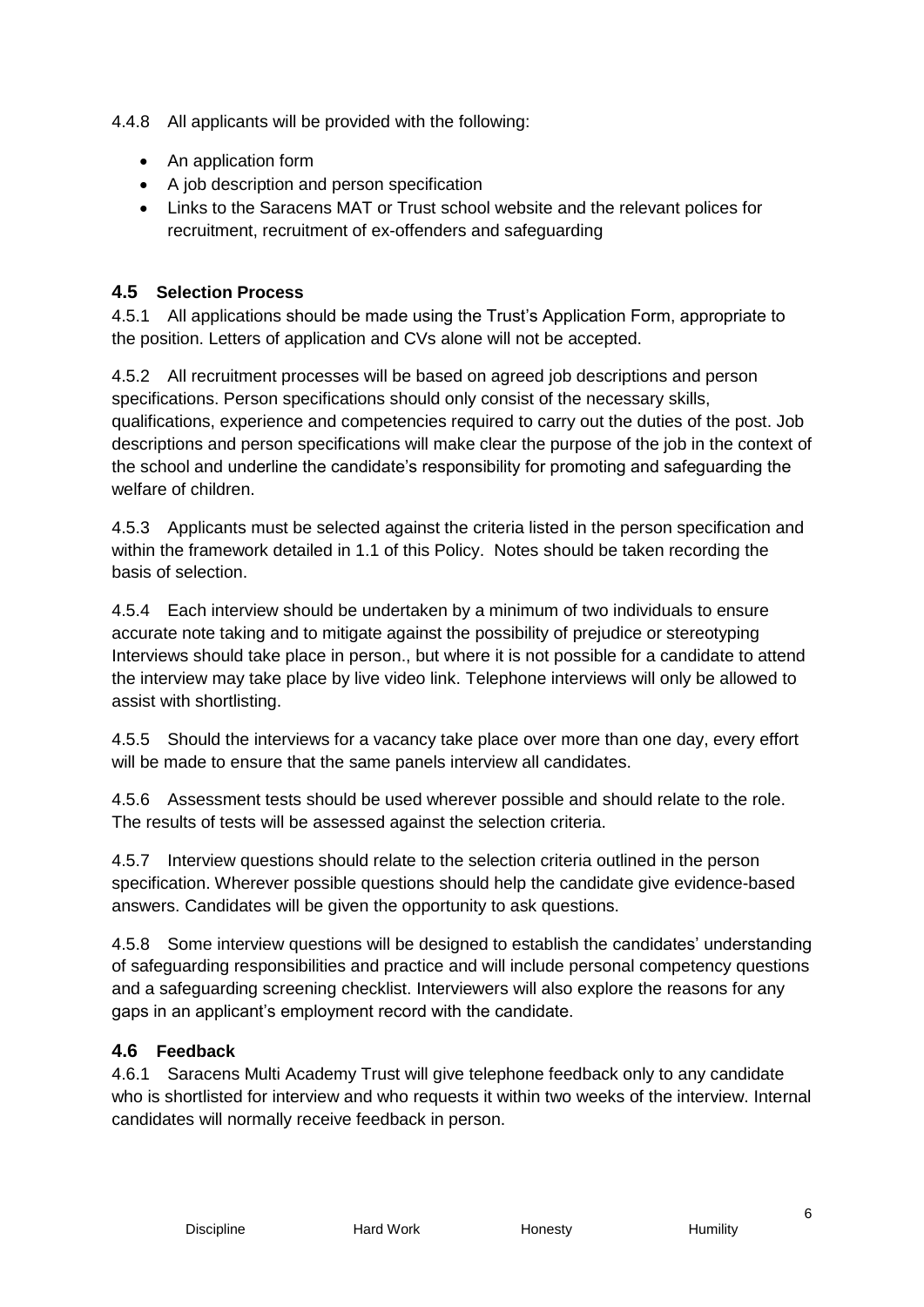#### <span id="page-6-0"></span>**4.7 Confidentiality**

4.7.1 All applications will be treated as highly confidential by the Trust and circulated only to those individuals involved in the recruitment process.

4.7.2 Any data relating to recruitment and selection processes may be legally disclosed in the event of tribunal proceedings against the Trust and staff and Trustees, Governors and Staff involved in the recruitment process must exercise due diligence at all times. Staff are entitled to see and receive copies of their employment references.

#### <span id="page-6-1"></span>**4.8 Offers of employment**

4.8.1 Offers of employment will be subject to:

- the receipt of two references, satisfactory to Saracens Multi Academy Trust, including a detailed reference from their current employer. References from schools or other educational establishments must be from the current Headteacher or their delegate and must comment on the applicant's suitability to work with children, their disciplinary record and their suitability for the role. Without such a reference it will not normally be possible to appoint the applicant, but if alternative detailed references can be obtained which relate to the individual's recent employment, the CEO or TBM will carry out a risk assessment and decide whether such references are acceptable to the Trust. Their decision will be final in this regard. Wherever possible references will, be obtained prior to interview.
- satisfactory verification of identity and residency
- completion of a medical questionnaire indicating that the applicant has the necessary physical and mental resilience to withstand the rigours of working in a school
- completion of satisfactory annual declarations confirming continued fitness to work. Where appropriate (Early Years provision or before/after school childcare for children under the age of 8) this will include a Childcare Disqualification declaration
- verification of entitlement to work in the United Kingdom or obtaining a satisfactory work permit and visa
- verification of original qualifications and professional status. Applicants must supply the original documentation to the Trust office and give staff adequate time to assess their veracity and copy them.
- satisfactory completion of the probationary period and induction process

If relevant the offer of employment may also be subject to one or both of the following conditions:

- if the post involves working in a Regulated Activity or directly with children or supervising those who work in these roles, the successful applicant will be required to complete any Disclosure and Barring Service (DBS) and Barred Person/Prohibition Order checks relevant to the role. Alternatively, if the successful applicant is registered for the DBS Online Service the school may access the individual's DBS record but the successful candidate must produce their original certificate to the Trust for examination prior to the commencement of their employment. The results of these checks must be satisfactory to the Saracens Multi Academy Trust.
- continuing funding of the position by external funders

Where a successful candidate has lived or worked outside the UK for 6 months or more within the last 5 years, the TBM will request that the candidate undertakes an overseas checks in accordance with DfE guidance